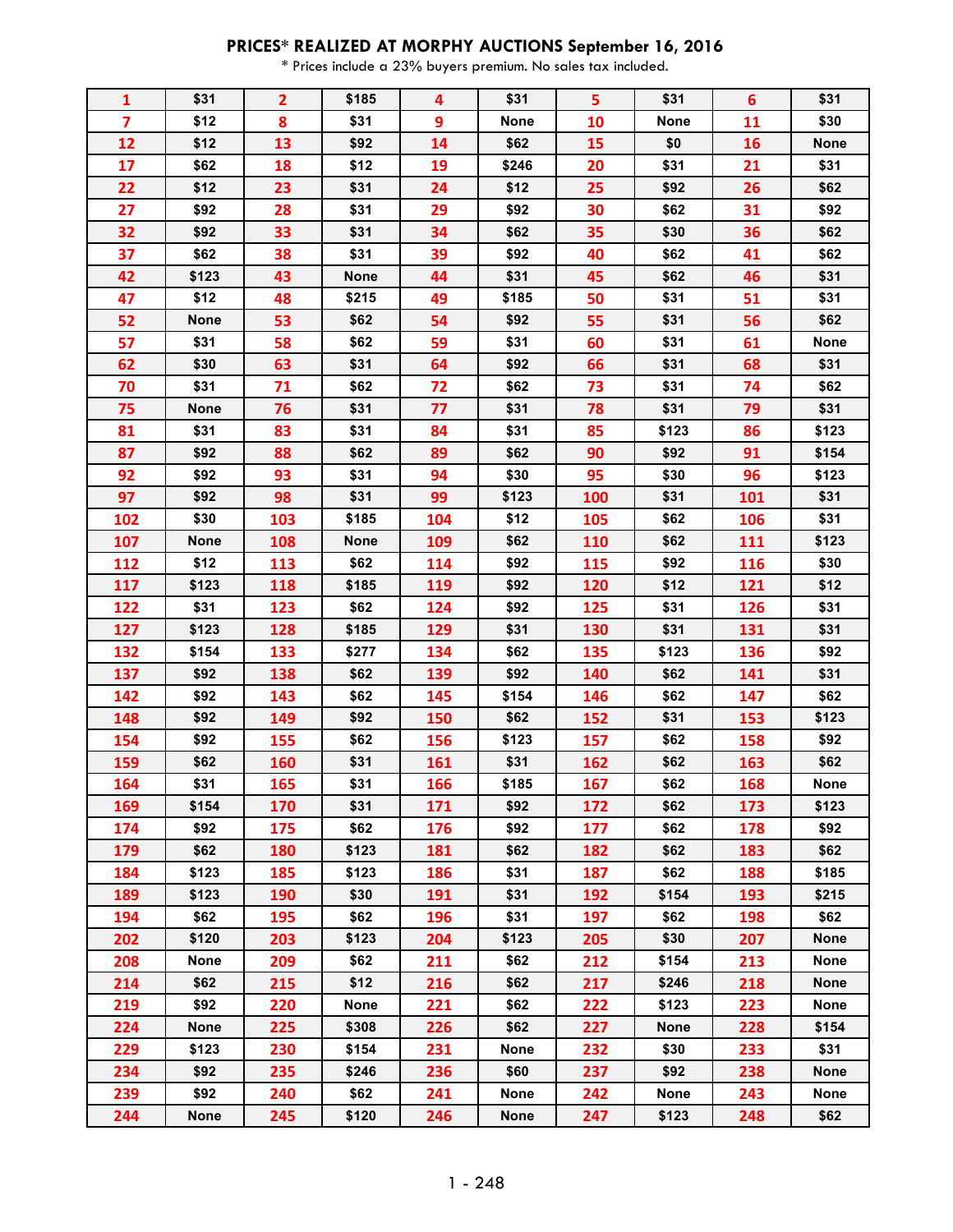## **PRICES\* REALIZED AT MORPHY AUCTIONS September 16, 2016**

\* Prices include a 23% buyers premium. No sales tax included.

| 249 | \$90        | 250 | \$62        | 251 | <b>None</b> | 252 | \$92        | 253 | \$92        |
|-----|-------------|-----|-------------|-----|-------------|-----|-------------|-----|-------------|
| 254 | \$31        | 255 | \$31        | 256 | \$62        | 257 | <b>None</b> | 258 | \$62        |
| 259 | \$185       | 260 | \$369       | 261 | \$92        | 262 | \$62        | 263 | \$92        |
| 264 | <b>None</b> | 265 | <b>None</b> | 266 | \$123       | 267 | \$92        | 268 | \$60        |
| 269 | <b>None</b> | 270 | \$92        | 271 | \$92        | 272 | \$120       | 273 | \$62        |
| 274 | <b>None</b> | 275 | \$92        | 276 | \$60        | 277 | \$123       | 278 | None        |
| 279 | \$92        | 280 | \$123       | 281 | <b>None</b> | 282 | \$92        | 283 | \$62        |
| 284 | \$60        | 285 | \$62        | 286 | \$62        | 287 | \$338       | 288 | <b>None</b> |
| 289 | \$30        | 290 | None        | 291 | <b>None</b> | 292 | \$62        | 293 | \$60        |
| 294 | \$62        | 295 | \$92        | 296 | \$62        | 297 | \$92        | 298 | \$90        |
| 299 | \$62        | 300 | \$30        | 301 | <b>None</b> | 302 | \$92        | 303 | \$62        |
| 304 | \$92        | 305 | <b>None</b> | 306 | \$123       | 307 | \$150       | 308 | \$185       |
| 309 | \$60        | 310 | None        | 311 | \$60        | 312 | \$31        | 313 | \$185       |
| 314 | <b>None</b> | 315 | \$215       | 316 | \$62        | 317 | <b>None</b> | 318 | <b>None</b> |
| 319 | <b>None</b> | 320 | \$123       | 321 | \$123       | 322 | \$154       | 323 | \$31        |
| 324 | \$30        | 325 | \$62        | 326 | \$154       | 327 | \$60        | 328 | \$60        |
| 329 | \$90        | 330 | \$90        | 331 | \$215       | 332 | \$92        | 333 | \$800       |
| 334 | \$120       | 335 | \$30        | 336 | \$123       | 337 | \$31        | 338 | \$92        |
| 339 | \$123       | 340 | \$30        | 341 | \$154       | 342 | \$150       | 343 | \$90        |
| 344 | \$60        | 345 | \$185       | 346 | \$123       | 347 | \$60        | 348 | \$31        |
| 349 | \$154       | 350 | \$60        | 351 | \$308       | 352 | \$31        | 353 | \$150       |
| 354 | \$185       | 355 | \$31        | 356 | W/D         | 357 | \$62        | 358 | \$185       |
| 359 | \$215       | 360 | \$31        | 361 | \$400       | 362 | \$154       | 363 | \$123       |
| 364 | \$31        | 365 | \$461       | 366 | \$92        | 367 | \$400       | 368 | \$92        |
| 369 | \$154       | 370 | \$90        | 371 | \$60        | 372 | \$123       | 373 | \$400       |
| 374 | \$154       | 375 | \$431       | 376 | \$62        | 377 | \$185       | 378 | <b>None</b> |
| 379 | \$62        | 380 | \$215       | 381 | \$154       | 382 | \$154       | 383 | \$150       |
| 384 | \$0         | 385 | \$185       | 386 | \$246       | 387 | \$210       | 388 | \$31        |
| 389 | \$92        | 390 | \$215       | 391 | \$492       | 392 | \$123       | 393 | \$123       |
| 394 | \$120       | 395 | \$92        | 396 | \$90        | 397 | \$431       | 398 | \$154       |
| 399 | \$185       | 400 | \$120       | 401 | \$180       | 402 | \$185       | 403 | \$150       |
| 404 | \$180       | 405 | \$154       | 406 | \$92        | 407 | \$154       | 408 | \$123       |
| 409 | \$150       | 410 | \$62        | 411 | \$60        | 412 | \$92        | 413 | \$62        |
| 414 | \$62        | 415 | \$90        | 416 | \$308       | 417 | \$180       | 418 | \$180       |
| 419 | \$431       | 420 | \$62        | 421 | \$150       | 422 | \$400       | 423 | \$62        |
| 424 | \$431       | 425 | \$62        | 426 | \$92        | 427 | \$123       | 428 | \$185       |
| 429 | \$62        | 430 | \$154       | 431 | \$92        | 432 | \$60        | 433 | \$185       |
| 434 | \$123       | 435 | \$60        | 436 | \$123       | 437 | \$270       | 438 | \$0         |
| 439 | \$92        | 440 | \$123       | 441 | \$62        | 442 | \$150       | 443 | \$62        |
| 444 | \$30        | 445 | \$92        | 446 | \$92        | 447 | \$62        | 448 | \$62        |
| 449 | \$60        | 450 | \$31        | 451 | \$62        | 452 | \$92        | 453 | \$92        |
| 454 | \$120       | 455 | \$31        | 456 | \$185       | 457 | \$240       | 458 | \$215       |
| 459 | \$92        | 460 | \$154       | 461 | \$150       | 462 | \$31        | 463 | \$31        |
| 464 | \$62        | 465 | \$92        | 466 | \$62        | 467 | \$90        | 468 | \$31        |
| 469 | \$150       | 470 | \$215       | 471 | \$31        | 472 | \$31        | 473 | \$0         |
| 474 | \$150       | 475 | \$270       | 476 | \$60        | 477 | \$300       | 478 | \$92        |
| 479 | \$60        | 480 | \$123       | 481 | \$31        | 482 | \$62        | 483 | \$90        |